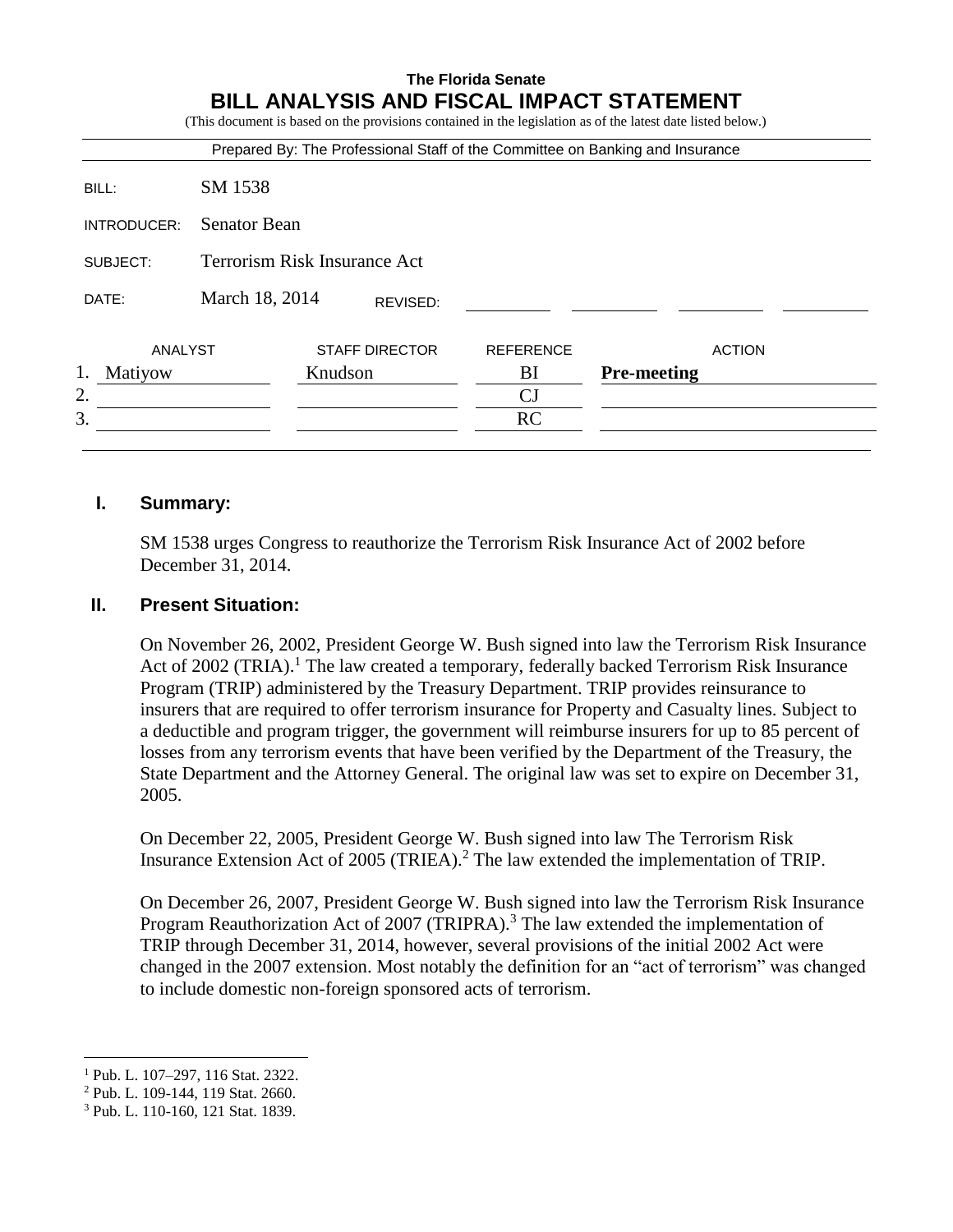# **III. Effect of Proposed Changes:**

SM 1538 urges Congress to reauthorize the Terrorism Risk Insurance Act of 2002 before December 31, 2014.

# **IV. Constitutional Issues:**

A. Municipality/County Mandates Restrictions:

None.

B. Public Records/Open Meetings Issues:

None.

C. Trust Funds Restrictions:

None.

# **V. Fiscal Impact Statement:**

A. Tax/Fee Issues:

None.

B. Private Sector Impact:

None.

C. Government Sector Impact:

None.

#### **VI. Technical Deficiencies:**

SM 1538 urges Congress to renew the Terrorism Risk Insurance Act of 2002, however the last time Congress renewed the Act in 2007 several changes were made to the Terrorism Risk Insurance Program. A clarifying amendment may be needed urging Congress to renew the 2002 Act as last amended by the Terrorism Risk Insurance Program Reauthorization Act of 2007.

#### **VII. Related Issues:**

None.

## **VIII. Statutes Affected:**

None.